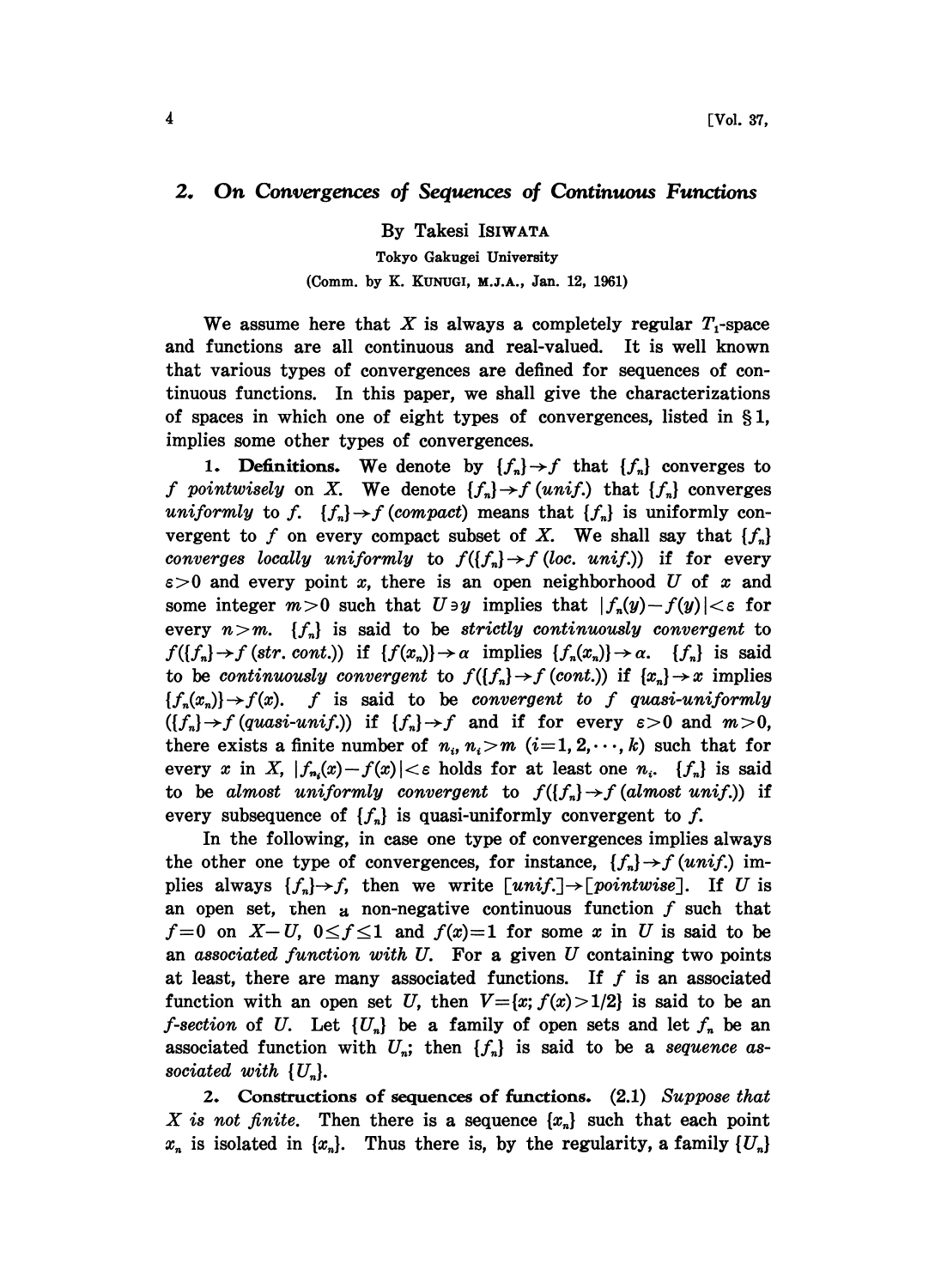of open sets such that  $\overline{U}_n\setminus\overline{U}_m=\theta$  (an empty set). In the sequel, such a family  $\{U_n\}$  is said to be a family of closure-disjoint open sets. Let  $\{f_n\}$  be a sequence associated with  $\{U_n\}$ . It is obvious that  $\{f_n\}$  $\rightarrow \varphi$  (almost unif.) but  $\{f_n\} \rightarrow \varphi$  (str. cont.) where  $\varphi$  denotes a function such that  $\varphi(x)=0$  on X.

(2.2) Suppose that X has a convergent sequence  $\{x_n\} \rightarrow x$  where  $x_n \neq x_m$   $(m \neq n)$  and  $x_n \neq x$  for all n. Let  $\{U_n\}$  be a family of closuredisjoint open sets such that  $U_n \ni x_n$  and let  $\{f_n\}$  be a sequence associated with  $\{U_n\}$  such that  $f_n(x_n)=1$  for every n. It is easy to see that  ${f_n} \rightarrow \varphi$  (almost unif.) but  ${f_n} \rightarrow \varphi$  (cont.).

 $(2.3)$  Suppose that X is not pseudo-compact. Let  $\{U_n\}$  be a locally finite family of closure-disjoint open sets and let  $\{f_n\}$  be a sequence associated with  $\{U_n\}$ .

 $\alpha$ )  $\{f_n\} \rightarrow \varphi$  (loc. unif.),  $\{f_n\} \rightarrow \varphi$  (almost unif.) but  $\{f_n\} \rightarrow \varphi$  (str. *cont.*). Since  $\{U_n\}$  is locally finite, for any point x, there is an open neighborhood which intersects finitely many  $U_n$ . Thus  $\{f_n\} \rightarrow \varphi$  (loc. unif.). The other parts are obvious.

Let us put 
$$
g_n(x) = \sum_{m \ge n} f_m(x)
$$
 and  $k_m(x) = \min\left(\sum_{n=1}^{\infty} n f_n(x), m\right)$ .

 $(\beta)$   $\{g_n\} \rightarrow \varphi$  (loc. unif.) but  $\{g_n\} \rightarrow \varphi$  (quasi-unif.). The first part follows from the facts that for a given point  $x$ , there are an open set U containing x and  $m>0$  such that  $g_n(y)=g_k(y)$  for  $n, k>m$  and  $y \in U$ . The latter part is obvious.

 $(\gamma) \quad \{k_n\} \rightarrow F = \sum_{n=1}^{\infty} n f_n \, (str. \, cont.) \, but \, \{k_n\} \rightarrow F \, (quasi-unif.).$  Since  ${U_n}$  is locally finite,  $F(x)$  is continuous. Suppose that  ${F(x_n)} \rightarrow \alpha$ . For any  $\varepsilon > 0$ , there is m such that  $m > \alpha$  and  $|F(x_n)-\alpha| < \varepsilon$  for all  $n>m$ . This means that  $F(x_n)=k_{m+1}(x_n)$  for  $n>m$ . Thus we have  $k_n(x_n) \rightarrow \alpha$ . The latter part is obvious.

Let us put  $h_{2n}=f_{2n}$  and  $h_{2n-1}=g_{2n-1}$   $(n=1,2,\cdots).$ 

(  $\delta$  )  $\{h_n\} \rightarrow \varphi$  (loc. unif.),  $\{h_n\} \rightarrow \varphi$  (quasi-unif.) but  $\{h_n\} \rightarrow \varphi$  (str. cont.) and  $\{h_n\} \rightarrow \varphi$  (almost unif.). Since  $\{h_{2n-1}\} \rightarrow \varphi$  (quasi-unif.), we have  ${h_n} \rightarrow \varphi$  (almost unif.). The other parts are obvious.

3. Next implications are obvious:  $\lceil unif. \rceil \rightarrow \lceil almost \; unif. \rceil \rightarrow$ [quasi-unif.],  ${\lceil \text{unif.} \rceil} \rightarrow {\lceil \text{str. cont.} \rceil} \rightarrow {\lceil \text{cont.} \rceil} \rightarrow {\lceil \text{pointwise} \rceil}$  and  ${\lceil \text{com-} \rceil}$  $pat] \rightarrow [cont.]$ .

 $j \rightarrow \lfloor cont. \rfloor.$ <br>Theorem 1. [str. cont.]  $\rightarrow \lfloor loc.$  unif.]  $\rightarrow \lfloor compact \rfloor.$ 

*Proof.* i) If  $\{f_n\} \rightarrow f$  (str. cont.) but  $\{f_n\} \rightarrow f$  (loc. unif.), then there is a point x such that  $\{f_n\} \rightarrow f$  (unif.) on some neighborhood U of x, and hence some  $\varepsilon > 0$ , there is a sequence  $\{x_n\}^{\mathbb{N}}$  in U such that  $|f_n(x_n)-f(x_n)| \geq \varepsilon$ . We lose no generality by assuming that  $U \ni y$ 

<sup>1)</sup> There is, in details, a sequence  ${x_n}$  containing a subsequence  ${x_{n_i}}$  such that  $|f_{n_i}(x_{n_i})-f(x_{n_i})|\geq \varepsilon$ . But we shall write simply  $\{x_n\}$  in stead of  $\{x_{n_i}\}$  where no ambiguity arises from the abbreviation.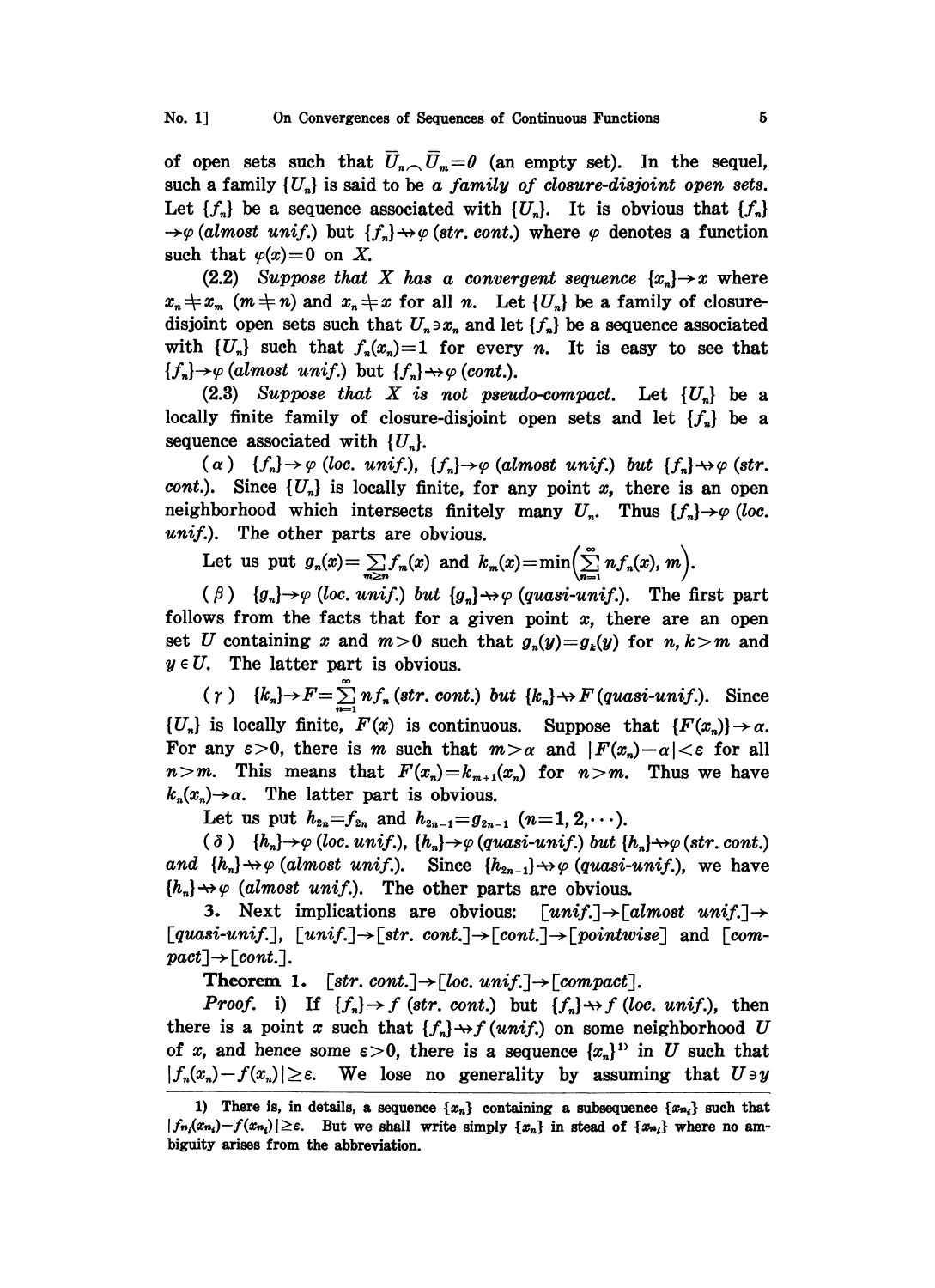## 6 **T. ISIWATA** [Vol. 37,

implies  $|f(x)-f(y)|<\varepsilon$ . Thus, since  $\{f(x_n)\}\$ is bounded in a real line,  ${f(x_n)}$  has a cluster point  $\alpha$ . Let us put  ${f(x_{n_i})} \rightarrow \alpha$ . By the assumption, we have  $\{f_{n_i}(x_{n_i})\}\rightarrow\alpha$ . This is a contradiction.

ii) Let  $\{f_n\} \rightarrow f$  (loc. unif.) and F be a compact subset of X. For each x in F, there is an open neighborhood  $U(x)$  on which  ${f<sub>n</sub>} {\rightarrow} f$ (unif.), that is, for a given  $\epsilon > 0$ , there is an integer  $m(x) > 0$  such that  $|f_n(y)-f(y)|<\varepsilon$  for all  $n>m(x)$  and all  $y\in U(x)$ . Since F is compact, we select a finite open subcovering  $\{U(x_i); i=1,2,\dots, n\}$  of  $\{U(x);$  $x \in F$ . Let  $m = \max \{m(x_1), \dots, m(x_n)\}$ ; it is obvious that  $|f(y) - f_n(y)|$  $\lt$ s for all  $n > m$  and all  $y \in F$ .

**Theorem 2.** The following conditions are equivalent: 1)  $X$  is pseudo-compact, 2)  $[pointwise] \rightarrow [almost unit]$ , 3)  $[str. cont.] \rightarrow$ [quasi-unif.], 4) [str. cont.]  $\rightarrow$  [unif.], 5) [loc. unif.]  $\rightarrow$  [unif.] and 6) [loc. unif.]  $\rightarrow$  [str. cont.].

*Proof.* 1) $\rightarrow$ 2) (from [1]) $\rightarrow$ 3) $\rightarrow$ 1) (by (2.3,  $\gamma$ )). 1) $\leftrightarrow$ 4) [3, Theorem  $2\rightarrow 5$ ) [2, Theorem  $2\rightarrow 6$ ) $\rightarrow$ 1) (by (2.3,  $\alpha$ )).

**Theorem 3.** The following conditions are equivalent:  $1$ ) X has no convergent sequences, 2) [pointwise]  $\rightarrow$  [cont.], 3) [quasi-unif.]  $\rightarrow$ [cont.] and 4) [almost unif.]  $\rightarrow$  [cont.].

*Proof.* If there are no convergent sequences,  $\{f_n\} \rightarrow f$  implies always  $\{f_n\} \rightarrow f$  (cont.). Thus we have  $1) \rightarrow 2$ ).  $2) \rightarrow 3$ ) $\rightarrow 4$ ) are obvious. 4) $\rightarrow$ 1) follows from (2.2).

Theorem 4. The following conditions are equivalent: 1) any compact subset of X is finite, 2) [pointwise]  $\rightarrow$  [compact], 3) [quasi $unif.$   $\rightarrow$  [compact] and 4) [almost unif.]  $\rightarrow$  [compact].

*Proof.* 1 $\rightarrow$ 2 $\rightarrow$ 3 $\rightarrow$ 4) are obvious. Now suppose that there is a compact subset F which is not finite. Let  $\{x_n\}$  be a sequence in F such that each  $x_n$  is isolated in  $\{x_n\}$  and let  $\{U_n; U_n \ni x_n\}$  be a family of closure-disjoint open sets and  $\{f_n\}$  be a sequence associated with  $\{U_n\}$ . It is easy to see that  $\{f_n\} \rightarrow \varphi$  (almost unif.) but  $\{f_n\} \rightarrow \varphi$  (compact).

Theorem  $5.^2$  The following conditions are equivalent: 1) for any family  $\{U_n\}$  of closure-disjoint open sets, there is a sequence  $\{y_n; y_n \in U_n\}$  which contains a convergent subsequence, 2) [cont.]  $\rightarrow$ [unif.] and 3) [cont.] $\rightarrow$ [str. cont.].

*Proof.* 2)  $\rightarrow$ 3) is obvious. We shall prove 1)  $\rightarrow$ 2). Let  $\{f_n\} \rightarrow f$ (cont.) and  $\{f_n\} \rightarrow f$  (unif.); then there is, for some  $\varepsilon > 0$ , a sequence  $\{x_n\}$ <sup>11</sup> such that  $|f_n(x_n)-f(x_n)| \geq \varepsilon$ . We lose no generality by assuming that  $x_n \neq x_m$  ( $n \neq m$ ) and each  $x_n$  is isolated in  $\{x_n\}$ . Thus there is a family  $\{U_n; U_n \ni x_n\}$  of closure-disjoint open sets where  $U_n \ni y$  implies

<sup>2) (</sup>a)- $(b)$  in Theorem 1 in [4] is in the wrong. In a Cech-compactification of a discrete space,  $(a) \rightarrow (b)$  does not hold (see Theorem 3 in [5]-a function  $g_n$  defined in iii) should be read as follows:  $g_n(a_n)=1$  for all n and  $g_n(z)=0$  for  $z \neq a_n$ ).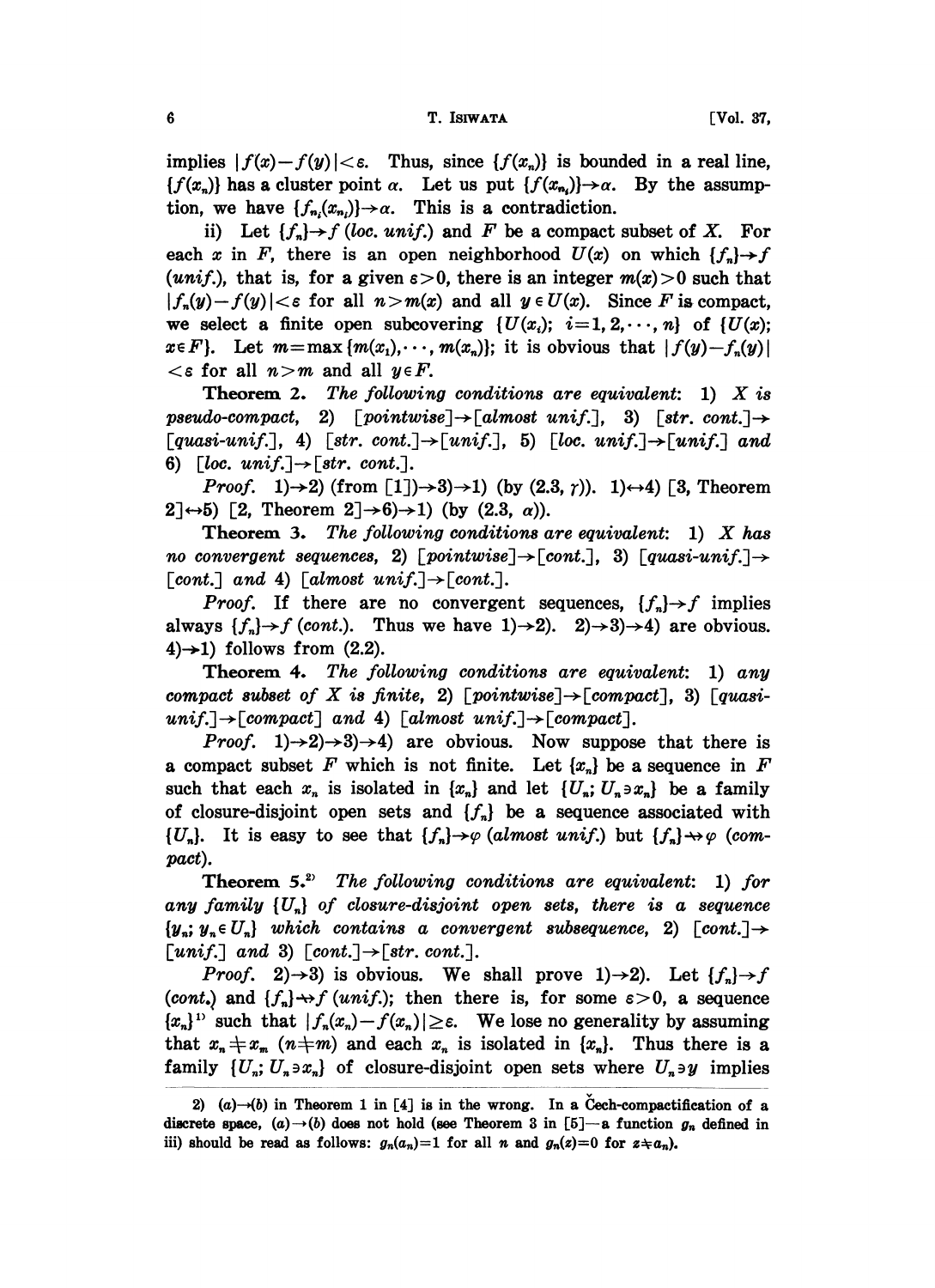that  $|f_n(x_n)-f_n(y)| < \varepsilon/2^n$  and  $|f(x_n)-f(y)| < \varepsilon/2^n$ . By the assumption, there is a convergent subsequence  $\{y_{n_i}\}(\rightarrow y)$ . Since  $\{f_n\} \rightarrow f$  (cont.),  ${f(y_{n_i})\rightarrow f(y)$  implies  $f_{n_i}(y_{n_i})\rightarrow f(y)$ . On the other hand, since  $|f_{n_i}(x_{n_i})|$  $-f_{n_i}(y_{n_i})\leq \varepsilon/2^n$  and  $|f(x_{n_i})-f(y_{n_i})| \leq \varepsilon/2^n$ , we have  $\lim_{s} f_{n_i}(x_i) = \lim_{s} f(x_n)$ . This is a contradiction.

By  $(2.3, \alpha)$ , 2) or 3) implies the pseudo-compactness of X. Thus, to prove 3) $\rightarrow$ 1), it is sufficient to show, by Theorem 2, 2) $\rightarrow$ 1). Suppose that there is a family  $\{U_n\}$  of closure-disjoint open sets in which there are no sequences having convergent subsequences. Let  $\{f_n\}$  be a sequence associated with  $\{U_n\}$ . Let  $\{z_n\} \rightarrow z$ . By the assumption on  $\{U_n\}$ ,  $\bigcup_{n=1}^{\infty} U_n$  contains at most finitely many points  $z_n$ . Thus for sufficiently large n, we have  $f_n(z_n)=0$ , in other words,  $f_n(z_n)\rightarrow\varphi(z)=0$ . Since  $f_n$  is associated with  $U_n$ , there is a point  $x_n \in U_n$  such that  $f_n(x_n)=1$ , thus it is obvious that  $\{f_n\}\rightarrow \varphi$  (unif.).

Theorem 6. The following conditions are equivalent: 1) for any family  $\{U_n\}$  of closure-disjoint open sets, there is a sequence  $\{x_n;$  $x_n \in U_n$  which contains a subsequence contained in a compact set, 2)  $[compact] \rightarrow [unif.]$  and 3)  $[compact] \rightarrow [str. cont.]$ .

*Proof.* 2 $\rightarrow$ 3) is obvious. We shall show 1 $\rightarrow$ 2). If  $\{f_n\} \rightarrow f$ (compact) and  $\{f_n\} \rightarrow f$  (unif.), there is, for some  $\varepsilon > 0$ , a family  $\{U_n\}$ of closure-disjoint open sets such that  $\{U_n\} \ni x_n$ ,  $|f_n(x_n) - f(x_n)| \geq \varepsilon$ and  $U_n \ni y$  implies that  $|f_n(x_n)-f_n(y)| < \varepsilon/2^n$  and  $|f(x_n)-f(y)| < \varepsilon/2$ . Let  $\{y_{n_i}; y_{n_i} \in U_{n_i}\}\$  be a sequence contained in some compact set F. Since  $\{f_n\}\rightarrow f$  (unif.) on F, we have  $|f_n(y)-f(y)|<\varepsilon/4$  for  $y\in F$  and for all  $n>m$  where  $m(>0)$  is some fixed integer. From the following inequalities:  $|f_{n_i}(y_{n_i})-f(y_{n_i})| < \varepsilon/4$ ,  $|f_{n_i}(x_{n_i})-f_{n_i}(y_{n_i})| < \varepsilon/2^n$  and  $|f(x_{n_i})-f(y_{n_i})|<\varepsilon/2^n$ , we have  $|f(x_{n_i})-f_{n_i}(x_{n_i})|<\varepsilon$ . This is a contradiction.

Conversely, by Theorem 1 and  $(2.3, \delta)$ , 2) or 3) implies the pseudocompactness of X. Thus, to prove 3)->1), it is sufficient, by Theorem 2, to show that 2)->1). Suppose that there is a family  $\{U_n\}$  of closuredisjoint open sets which has no sequences having subsequences contained in a compact subset. Let  $\{f_n\}$  be a sequence associated with  $\{U_n\}$ . Then, since any compact subset intersects only finitely many  $U_n$ , we have  $\{f_n\} \rightarrow \varphi$  (compact). On the other hand, it is easy to see that  $\{f_n\} \rightarrow \varphi$  (unif.).

**Theorem 7.** The following conditions are equivalent: 1)  $X$  is finite, 2) [pointwise]  $\rightarrow$  [unif.] and 3) [almost unif.]  $\rightarrow$  [str. cont.].

*Proof.* 1 $\rightarrow$ 2 $\rightarrow$ 3) are obvious. 3 $\rightarrow$ 1) follows from (2.1).

**Theorem 8.**  $[cont.] \rightarrow [compact]$  is equivalent to the property that if each  $U_n$  of family  $\{U_n\}$  of closure-disjoint open sets intersects with a fixed compact set, then there is a sequence  $\{x_n; x_n \in U_n\}$  which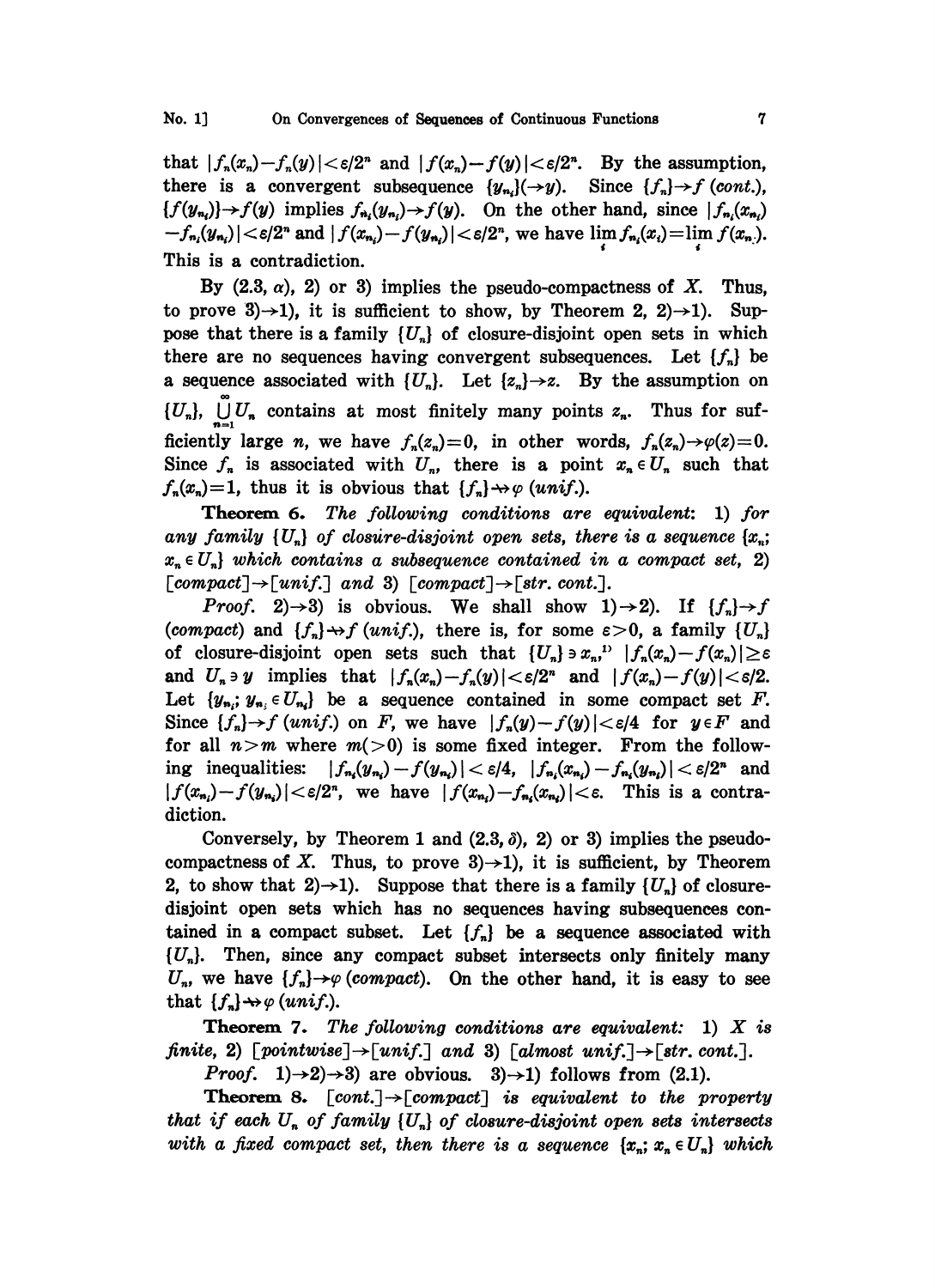contains a convergent subsequence.

*Proof.* If  $\{f_n\} \rightarrow f$  (cont.) but  $\{f_n\} \rightarrow f$  (compact), there is a compact set F on which  $\{f_n\} \rightarrow f$  (unif.). Therefore there is, for some  $\varepsilon > 0$ , a point  $x_n$ , for each n, in F such that  $|f_n(x_n)-f(x_n)|>\varepsilon$ . We can assume that  $x_n$  is isolated in  $\{x_n\}$ . Let  $\{U_n; x_n \in U_n\}$  be a family of closure-disjoint open sets. By the assumption, there is a sequence  $\{y_n; y_n \in U_n\}$  which contains a convergent subsequence  $\{y_n\}(\rightarrow y)$ . Since  ${f_n}\rightarrow f (cont.)$  and f is continuous, we have  ${f_{n}(y_{n})}\rightarrow f(y)$  and  ${f(y_{n})}\rightarrow f(y)$  $\rightarrow$   $f(y)$ . This is a contradiction.

Conversely suppose that there is a family  $\{U_n\}$  of closure-disjoint open sets such that each  $U_n$  intersects with a fixed compact set F and any sequence  $\{x_n; x_n \in U_n\}$  has no convergent subsequences. Let  ${f_n}$  be a sequence associated with  ${U_n}$ ; then it is easy to see that  ${f_n} \rightarrow \varphi$  (cont.) but  ${f_n} \rightarrow \varphi$  (compact).

**Theorem 9.** [compact] $\rightarrow$ [loc. unif.] is equivalent to the property that for any point-finite family  $\{U_n\}$  of open sets and for a sequence  ${f_n}$  of associated functions with  ${U_n}$  such that  $(\bigcup_{n=1}^{\infty} V_n) - \bigcup_{n=1}^{\infty}$ where  $V_n$  is an  $f_n$ -section of  $U_n$ , there is a compact set intersecting infinitely many  $U_n$ .

*Proof.* Suppose that there is a point-finite family  $\{U_n\}$  of open sets and a sequence  $\{f_n\}$  of associated functions with  $\{U_n\}$  such that  $M=\left(\bigcup_{n=1}^{\infty}V_n\right)-\bigcup_{n=1}^{\infty}\overline{V}_n\neq\theta$  where  $V_n$  is an  $f_n$ -section of  $U_n$ , but there is no compact subset intersecting infinitely many  $U_n$ . Since  $\{U_n\}$  is pointfinite, it is easy to see  $\{f_n\} \rightarrow \varphi$  on X. Moreover, but the assumption, any compact set intersects only finitely many  $U_n$ , and hence  $\{f_n\} \rightarrow \varphi$ (compact). On the other hand, let  $x \in M$ . Any open neighborhood W of x contains  $x_{n_i}$  in  $V_{n_i}$  (i=1, 2,  $\cdots$ ). Thus  $\{f_{n_i}\}\rightarrow \varphi$  (unif.) on W, that is,  $\{f_n\} \rightarrow \varphi$  (loc. unif.).

Conversely let  $\{f_n\} \rightarrow f$  (compact) but  $\{f_n\} \rightarrow f$  (loc. unif.). Then there are some  $\varepsilon > 0$  and a point x such that  $\{f_n\} \rightarrow f$  (unif.) on every neighborhood of x. Thus, since  $\{f_n\} \to f$ ,  $\overline{\left(\bigcup_{n=1}^{\infty} O(n;\varepsilon)\right)} - \bigcup_{n=1}^{\infty} \overline{O(n;\varepsilon)} \ni x$ where  $O(n; i) = {y; |f_n(y) - f(y)| > i}$  and we shall sum up n, in case of need, greater than some fixed integer  $n_0>0$ . If we put

$$
g_n(y) = \begin{cases} (f_n(y) - f(y)) / \varepsilon - 1/2 & \text{for } y; |f_n(y) - f(y)| > \varepsilon/2, \\ 0 & \text{for } y; |f_n(y) - f(y)| \leq \varepsilon/2. \end{cases}
$$

Then  $g_n$  is an associated function with  $O(n; \varepsilon/2)$  and  $O(n; \varepsilon) = \{y; g(y)\}$  $>1/2$ } is a  $g_n$ -section of  $O(n;\epsilon/2)$ . It is an immediate consequence of  $\{f_n\}\rightarrow f$  that  $\{O(n;\varepsilon/2)\}$  is point-finite. Thus by the assumption, there is a compact set F intersecting infinitely many  $O(n;\varepsilon/2)$ . This shows that  $\{f_n\}\rightarrow f$  (unif.) on F, and hence  $\{f_n\}\rightarrow f$  (compact). This is a contradiction.